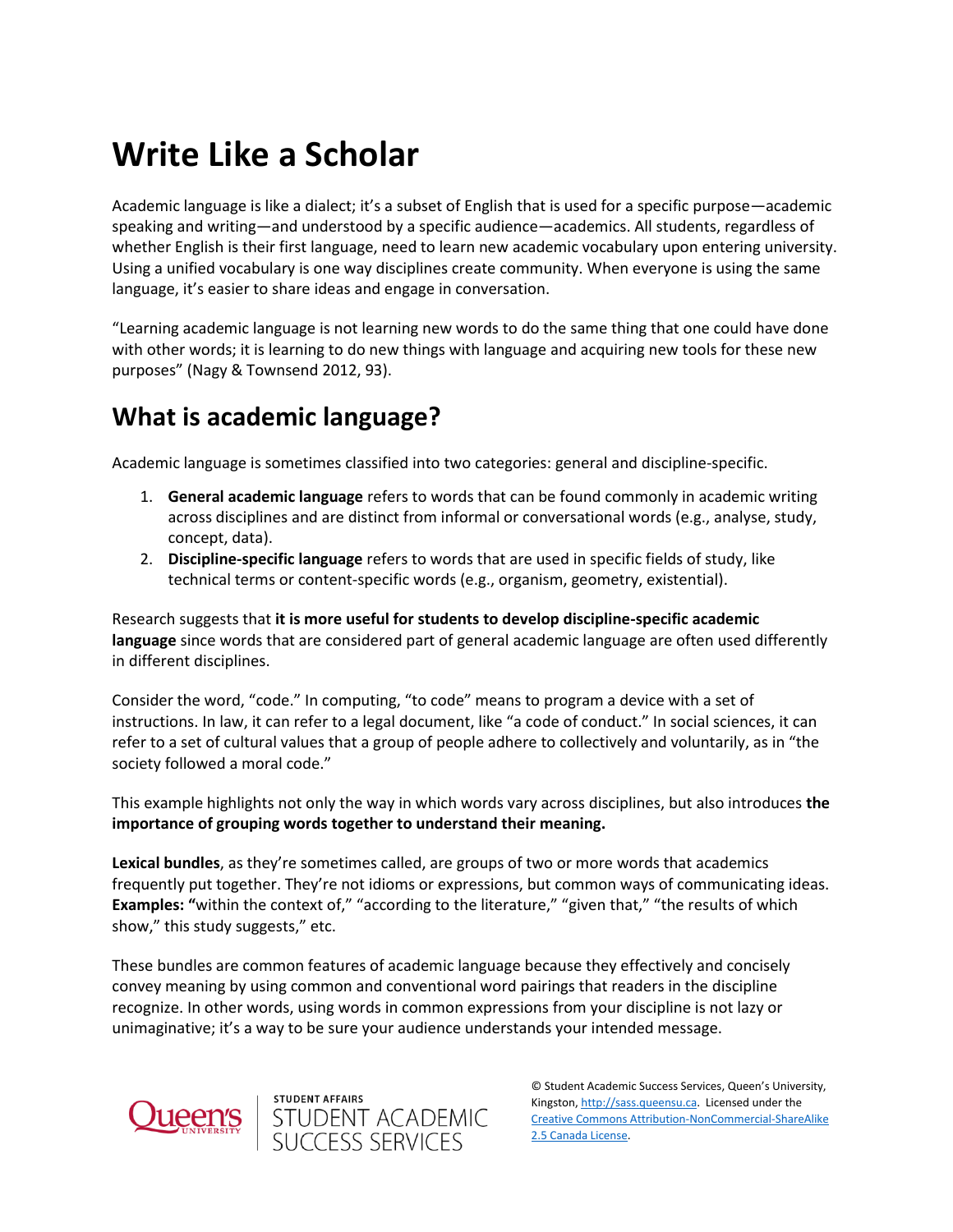# **How do I learn academic language?**

Like any language, academic language cannot be learned overnight. Here are some strategies to use over time to help you develop increasing awareness of the ways scholars in your field write and build your own academic vocabulary.

#### **Learn new words in context.**

Words in English only have full meaning when understood in a text. When you come across a new word, pay attention to what words are around it. You can keep track of academic vocabulary in a **[lexical](https://www.teachingenglish.org.uk/sites/teacheng/files/lex_note.pdf)  [notebook](https://www.teachingenglish.org.uk/sites/teacheng/files/lex_note.pdf)**.

#### **Pair learning new words and phrases with learning content.**

Use textbook glossaries and disciplinary encyclopaedias to understand key terms related to a concept as you are learning about the concept. You can find these for each subject on the **[Queen's Library website](https://library.queensu.ca/search/research-subject)**.

### **Familiarize yourself with how your field organizes and structures information in written format.**

Knowing which words to use is only half the battle; you also have to know when, where, and how to use them. Pay attention to the typical structure of writing in your field and try to notice where in texts word groupings occur frequently. Use the **[disciplinary analysis tool](https://sass.queensu.ca/wp-content/uploads/2019/07/Analyzing-Disciplinary-Expectations-Method.pdf)** to help you.

#### **Consider the function of the words you need.**

All words serve a purpose, whether it be to explain, define, introduce, counter, illustrate, or any number of other things. When you find yourself searching for a word or phrase, reflect on what you need that word to do, then use a resource like the **[academic phrasebank](https://www.phrasebank.manchester.ac.uk/)** to search for language that fits that purpose.

#### **Practice.**

You might find that you understand words when you read but then have a hard time remembering the words when you sit down to write. In language learning, comprehension of words almost always comes before the ability to produce the words yourself. When you find a text that exemplifies the way you would like to write, take some time to practice modelling. Try **[paraphrasing](https://sass.queensu.ca/wp-content/uploads/2019/04/Integrating-Sources.pdf)** or writing a summary that incorporates the language you want to add to your vocabulary.



STUDENT AFFAIRS<br>STUDENT ACADEMIC<br>SUCCESS SERVICES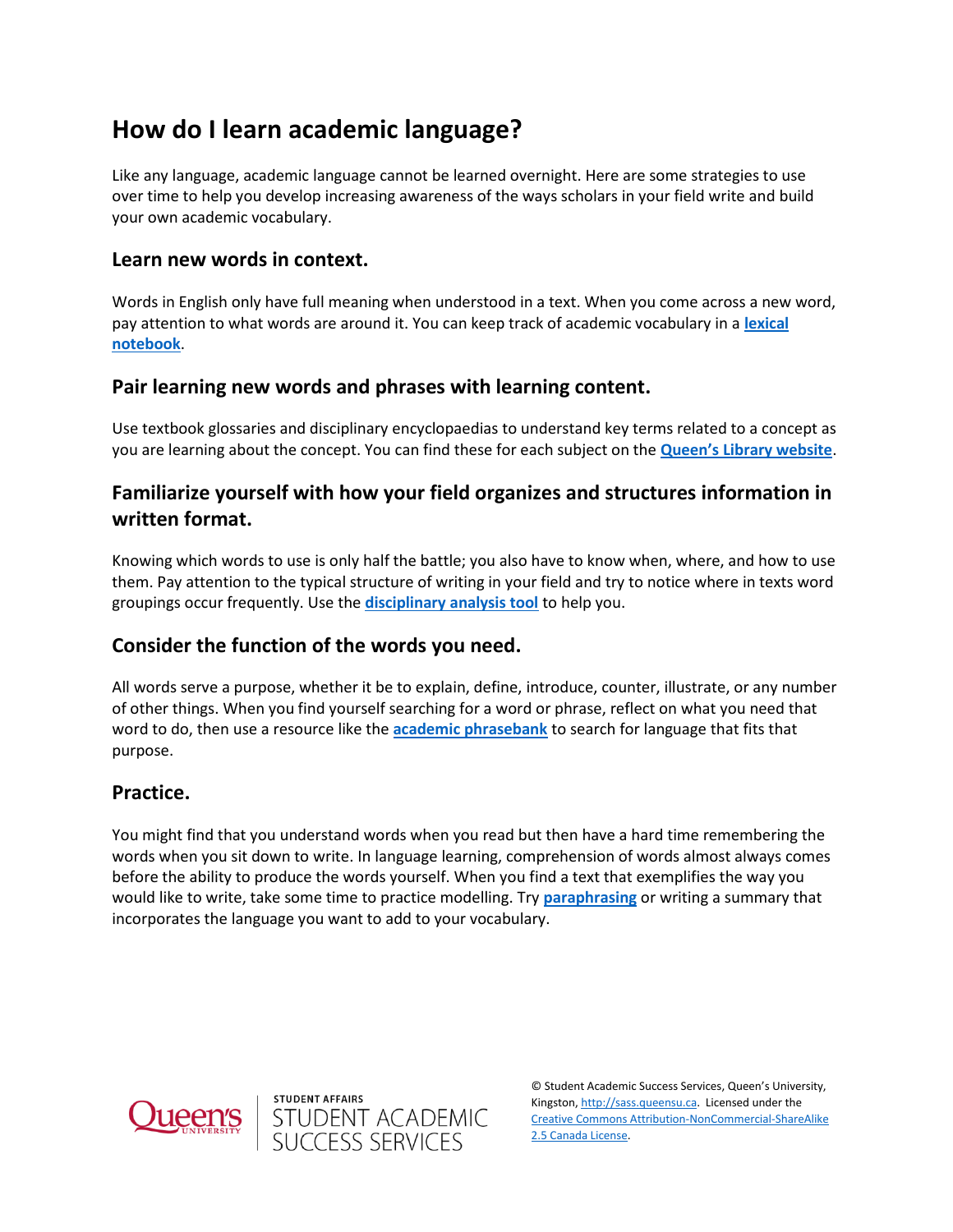# **Key strategies**

# **Concision**

Academics strive for concision in their writing. **To be concise means to convey a message with the most effective, clear, and accurate words to fully describe an idea.** Avoiding vague or value-laden words and using transition words thoughtfully are two ways expert writers show concision. **Consider this example**:

*The city council introduced a new initiative on active transportation. This is the best. Moreover, it solves the traffic problem.*

The subject of the second sentence, *this*, is unclear, and the evaluation that "this" is "the best" is unsupported and shows the writer's personal stance. The transition, "moreover," incorrectly suggests that the writer is introducing a secondary point that builds off the first. See how this second version corrects these errors:

*The city council introduced a new initiative on active transportation. This initiative offers a cost-effective solution to the problem of traffic congestion.*

By naming the subject of the second sentence, specifying what about the initiative is good, and getting rid of the inaccurate transition word, the second version does a better job of conveying the writer's intended message. Refer to the **[eliminating wordiness resource](https://wp3-dev.its.queensu.ca/ha/sasswww/resources/eliminating-wordiness)** for inspiration on other strategies to produce concise writing.

Canadian academic writing culture is **a writer-responsible culture**, which means it is the writer's job to establish a clear understanding for the reader. Concision is a characteristic of good writing because it is one way for writers to ensure they have clarified their position for the reader. Academics tend to show the reader their position through guiding words like hedges, boosters, and scope markers.

# **Hedges and boosters**

Part of writing critically is to be able to maintain credibility with your reader. Expert writers tend to construct more limited arguments that show respect towards other views and competing positions. They do this partly by using a balance of boosters and hedges.

- **Boosters:** words that express certainty and leave little room for other views **Examples:** absolutely, clearly, should, must, very, never, always, certain, more than, a lot, conclusively
- **Hedges:** words and phrases that express caution and are open to alternative perspectives **Examples:** possibly, may, might, often, generally, likely, somewhat, almost, nearly, perhaps, suggests, relatively, tends to, for the most part

**Expert writers tend to use hedges at a much higher frequency** than novice writers, which contributes to an ethos of caution, humility, and diplomacy, rather than too much certainty. Expert writers use boosters mostly to emphasize an idea.

student affairs<br>STUDENT ACADEMIC<br>SUCCESS SERVICES